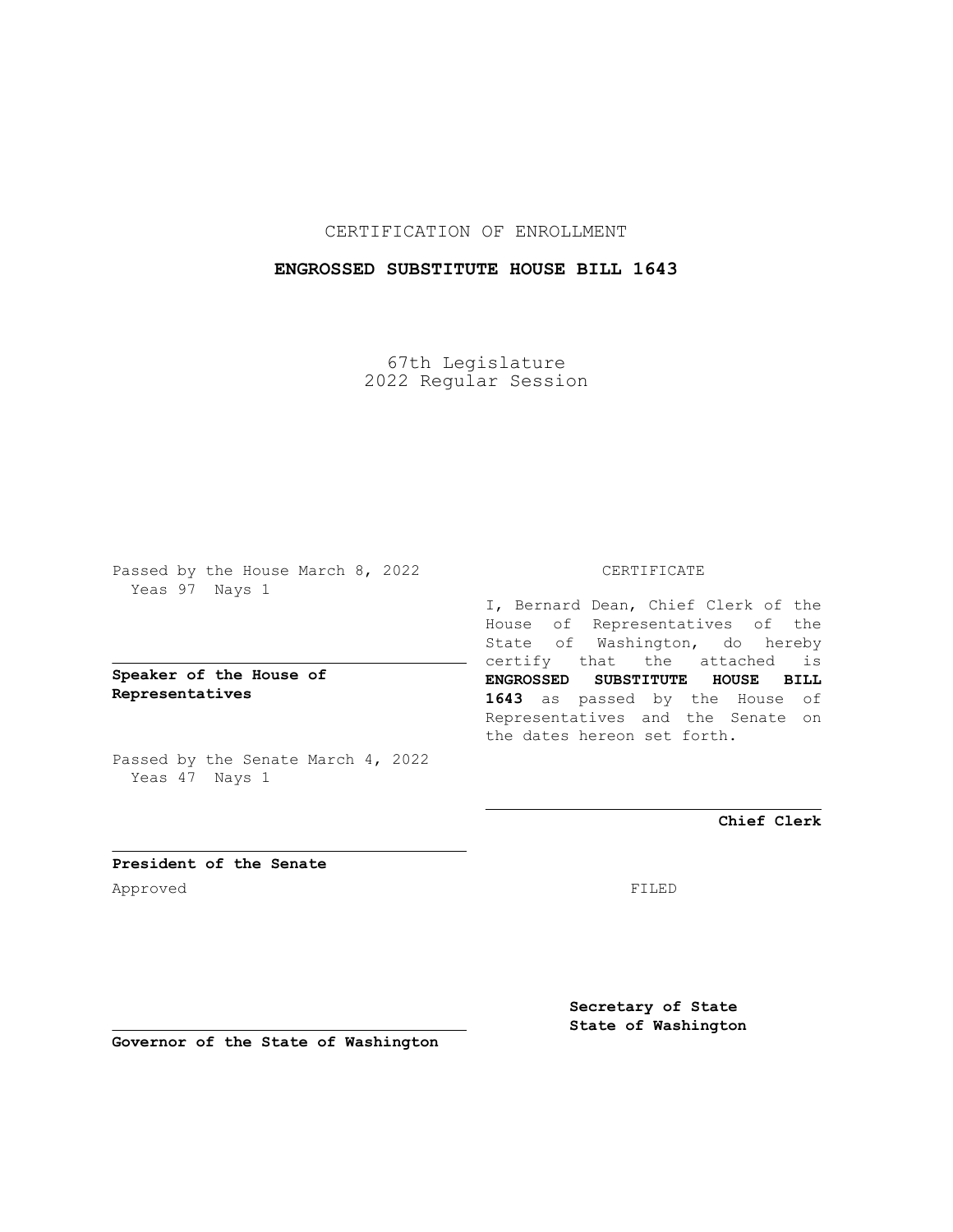## **ENGROSSED SUBSTITUTE HOUSE BILL 1643**

AS AMENDED BY THE SENATE

Passed Legislature - 2022 Regular Session

## **State of Washington 67th Legislature 2022 Regular Session**

**By** House Finance (originally sponsored by Representatives Hackney, Stokesbary, Bateman, Ryu, Simmons, Leavitt, Robertson, Walen, Valdez, Paul, Callan, Gilday, Macri, Peterson, Ramos, Chopp, Bergquist, and Kloba)

READ FIRST TIME 02/03/22.

 AN ACT Relating to exempting a sale or transfer of real property for affordable housing to a nonprofit entity, housing authority, public corporation, county, or municipal corporation from the real estate excise tax; amending RCW 82.45.010; reenacting and amending RCW 82.45.010; creating new sections; providing effective dates; and 6 providing an expiration date.

BE IT ENACTED BY THE LEGISLATURE OF THE STATE OF WASHINGTON:

 NEW SECTION. **Sec. 1.** (1) The legislature finds that Washington state has one of the strongest economies in the country. However, despite the strong economy, our state has entered an affordable housing crisis where low-income and middle-income households have the fewest number of housing options. Furthermore, it is estimated that Washington state's housing gap is among the most severe in the nation, with only 29 affordable and available rental homes for every 100 extremely low-income households.

 (2) The legislature concludes that in the spirit of one Washington, the health of all Washingtonians will benefit from a larger stock in affordable housing. Therefore, it is the intent of the legislature to incentivize real property transfers to nonprofit housing providers, public housing authorities, or local governments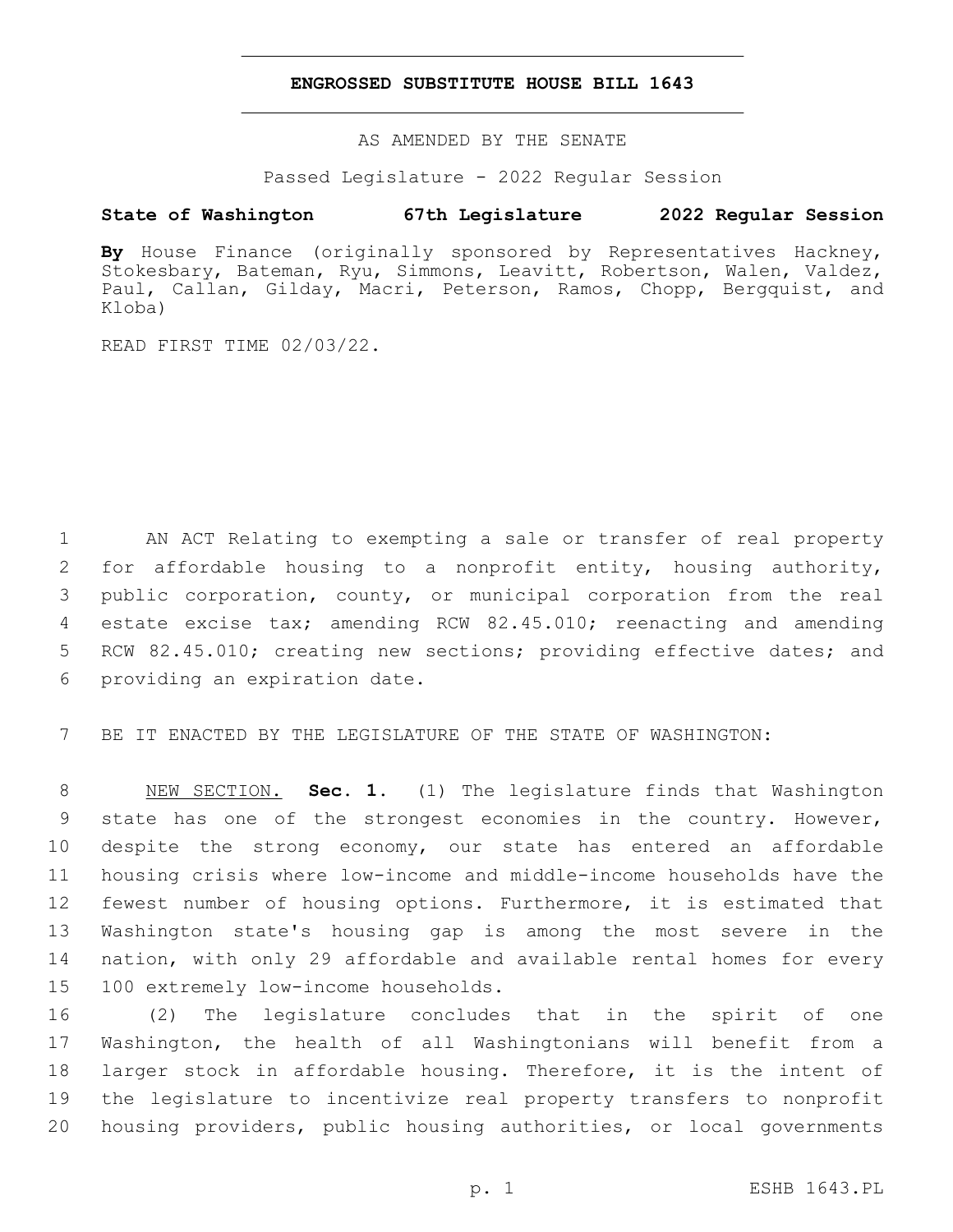to increase the availability of affordable housing for low-income 2 Washingtonians.

 NEW SECTION. **Sec. 2.** (1) This section is the tax preference performance statement for the tax preferences in sections 3 and 4, chapter . . ., Laws of 2022 (sections 3 and 4 of this act). This performance statement is only intended to be used for subsequent evaluation of the tax preferences. It is not intended to create a private right of action by any party or be used to determine eligibility for preferential tax treatment.

 (2) The legislature categorizes this tax preference as one intended to induce certain designated behavior by taxpayers, as 12 indicated in RCW 82.32.808(2)(a).

 (3) It is the legislature's specific public policy objective to encourage sales or transfers of real property to nonprofit entities, housing authorities, or public corporations that intend to use the transferred property for housing for low-income persons.

 (4) If a review finds that the number of sales or transfers of real property to qualified entities has not increased, then the legislature intends to repeal the expiration date of the tax 20 preference.

 (5) In order to obtain the data necessary to perform the review in subsection (4) of this section, the joint legislative audit and review committee may refer to any available data source, including the transfer or sale of properties reported by county records.

 **Sec. 3.** RCW 82.45.010 and 2019 c 424 s 3, 2019 c 390 s 10, and 2019 c 385 s 2 are each reenacted and amended to read as follows:

 (1) As used in this chapter, the term "sale" has its ordinary meaning and includes any conveyance, grant, assignment, quitclaim, or 29 transfer of the ownership of or title to real property, including standing timber, or any estate or interest therein for a valuable consideration, and any contract for such conveyance, grant, assignment, quitclaim, or transfer, and any lease with an option to purchase real property, including standing timber, or any estate or interest therein or other contract under which possession of the property is given to the purchaser, or any other person at the purchaser's direction, and title to the property is retained by the vendor as security for the payment of the purchase price. The term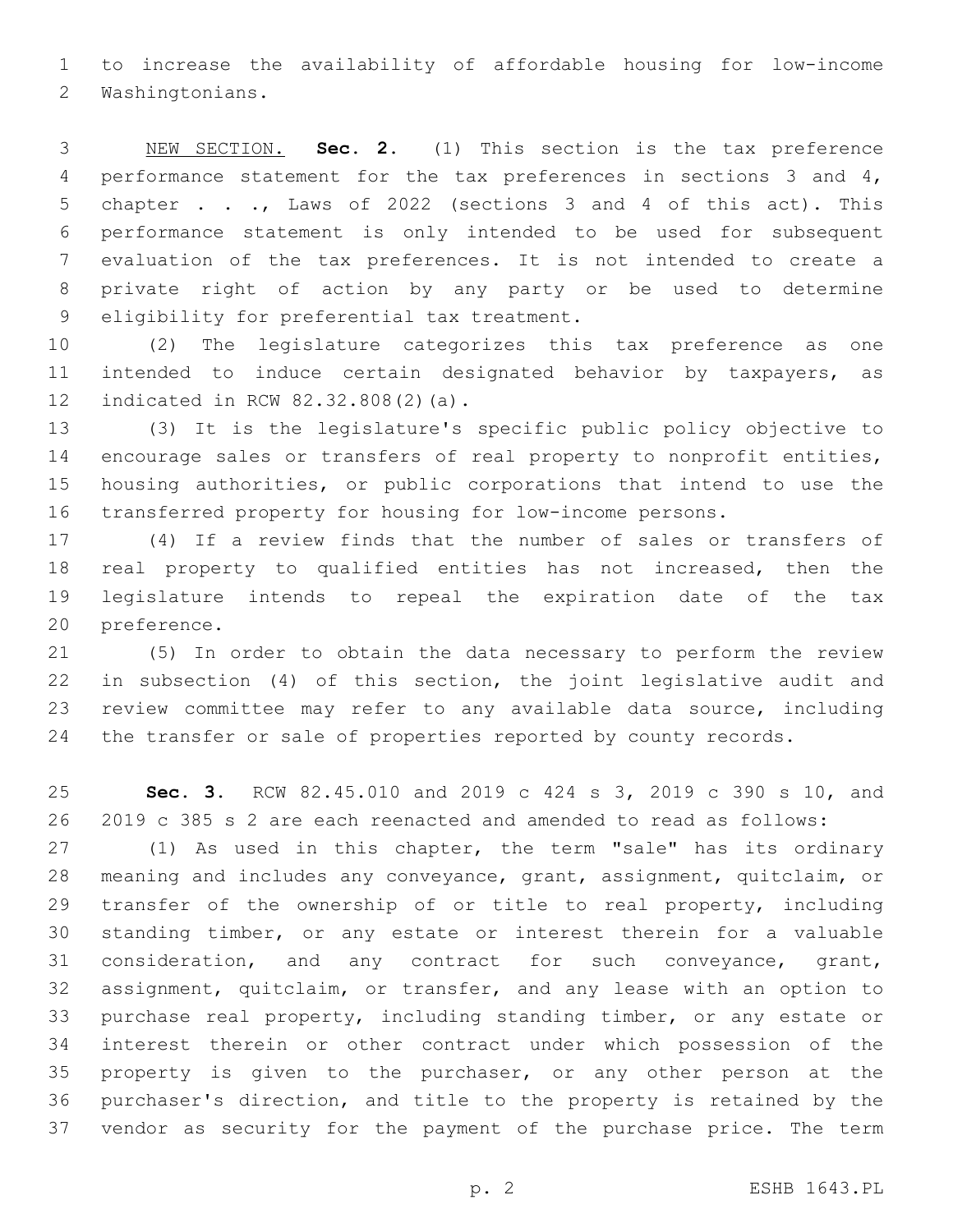also includes the grant, assignment, quitclaim, sale, or transfer of 2 improvements constructed upon leased land.

 (2)(a) The term "sale" also includes the transfer or acquisition within any thirty-six month period of a controlling interest in any entity with an interest in real property located in this state for a valuable consideration.6

 (b) For the sole purpose of determining whether, pursuant to the exercise of an option, a controlling interest was transferred or acquired within a thirty-six month period, the date that the option agreement was executed is the date on which the transfer or acquisition of the controlling interest is deemed to occur. For all 12 other purposes under this chapter, the date upon which the option is exercised is the date of the transfer or acquisition of the 14 controlling interest.

 (c) For purposes of this subsection, all acquisitions of persons acting in concert must be aggregated for purposes of determining whether a transfer or acquisition of a controlling interest has taken place. The department must adopt standards by rule to determine when persons are acting in concert. In adopting a rule for this purpose, 20 the department must consider the following:

 (i) Persons must be treated as acting in concert when they have a relationship with each other such that one person influences or controls the actions of another through common ownership; and

 (ii) When persons are not commonly owned or controlled, they must be treated as acting in concert only when the unity with which the purchasers have negotiated and will consummate the transfer of ownership interests supports a finding that they are acting as a single entity. If the acquisitions are completely independent, with each purchaser buying without regard to the identity of the other purchasers, then the acquisitions are considered separate 31 acquisitions.

(3) The term "sale" does not include:32

(a) A transfer by gift, devise, or inheritance.

 (b) A transfer by transfer on death deed, to the extent that it is not in satisfaction of a contractual obligation of the decedent 36 owed to the recipient of the property.

 (c) A transfer of any leasehold interest other than of the type 38 mentioned above.

 (d) A cancellation or forfeiture of a vendee's interest in a contract for the sale of real property, whether or not such contract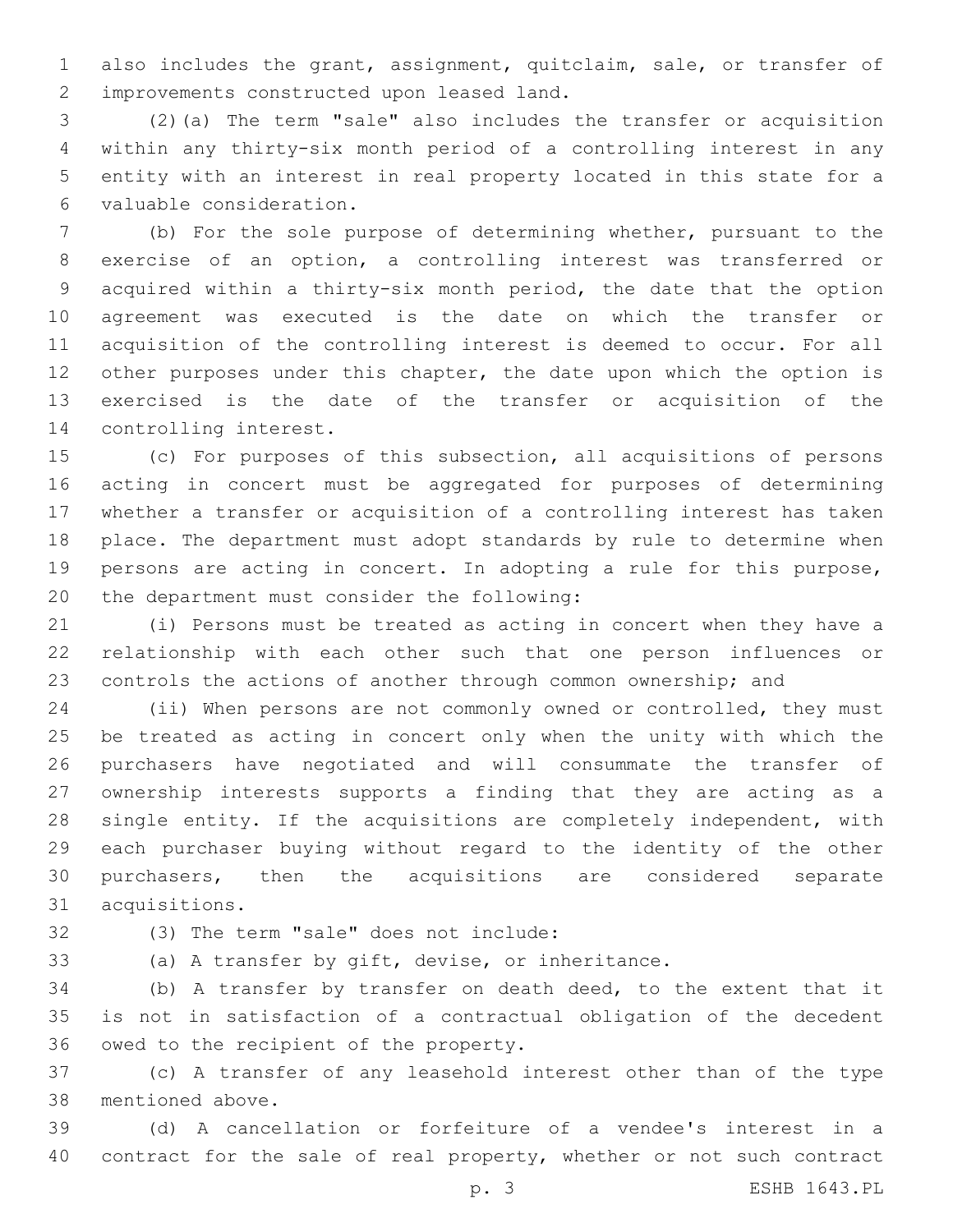contains a forfeiture clause, or deed in lieu of foreclosure of a 2 mortgage.

 (e) The partition of property by tenants in common by agreement 4 or as the result of a court decree.

 (f) The assignment of property or interest in property from one spouse or one domestic partner to the other spouse or other domestic partner in accordance with the terms of a decree of dissolution of marriage or state registered domestic partnership or in fulfillment 9 of a property settlement agreement.

 (g) The assignment or other transfer of a vendor's interest in a contract for the sale of real property, even though accompanied by a conveyance of the vendor's interest in the real property involved.

 (h) Transfers by appropriation or decree in condemnation proceedings brought by the United States, the state or any political 15 subdivision thereof, or a municipal corporation.

 (i) A mortgage or other transfer of an interest in real property merely to secure a debt, or the assignment thereof.

 (j) Any transfer or conveyance made pursuant to a deed of trust 19 or an order of sale by the court in any mortgage, deed of trust, or lien foreclosure proceeding or upon execution of a judgment, or deed in lieu of foreclosure to satisfy a mortgage or deed of trust.

 (k) A conveyance to the federal housing administration or veterans administration by an authorized mortgagee made pursuant to a contract of insurance or guaranty with the federal housing 25 administration or veterans administration.

 (l) A transfer in compliance with the terms of any lease or contract upon which the tax as imposed by this chapter has been paid or where the lease or contract was entered into prior to the date 29 this tax was first imposed.

(m) The sale of any grave or lot in an established cemetery.

 (n) A sale by the United States, this state or any political subdivision thereof, or a municipal corporation of this state.

 (o) A sale to a regional transit authority or public corporation under RCW 81.112.320 under a sale/leaseback agreement under RCW 35 81.112.300.

 (p) A transfer of real property, however effected, if it consists of a mere change in identity or form of ownership of an entity where there is no change in the beneficial ownership. These include transfers to a corporation or partnership which is wholly owned by the transferor and/or the transferor's spouse or domestic partner or

p. 4 ESHB 1643.PL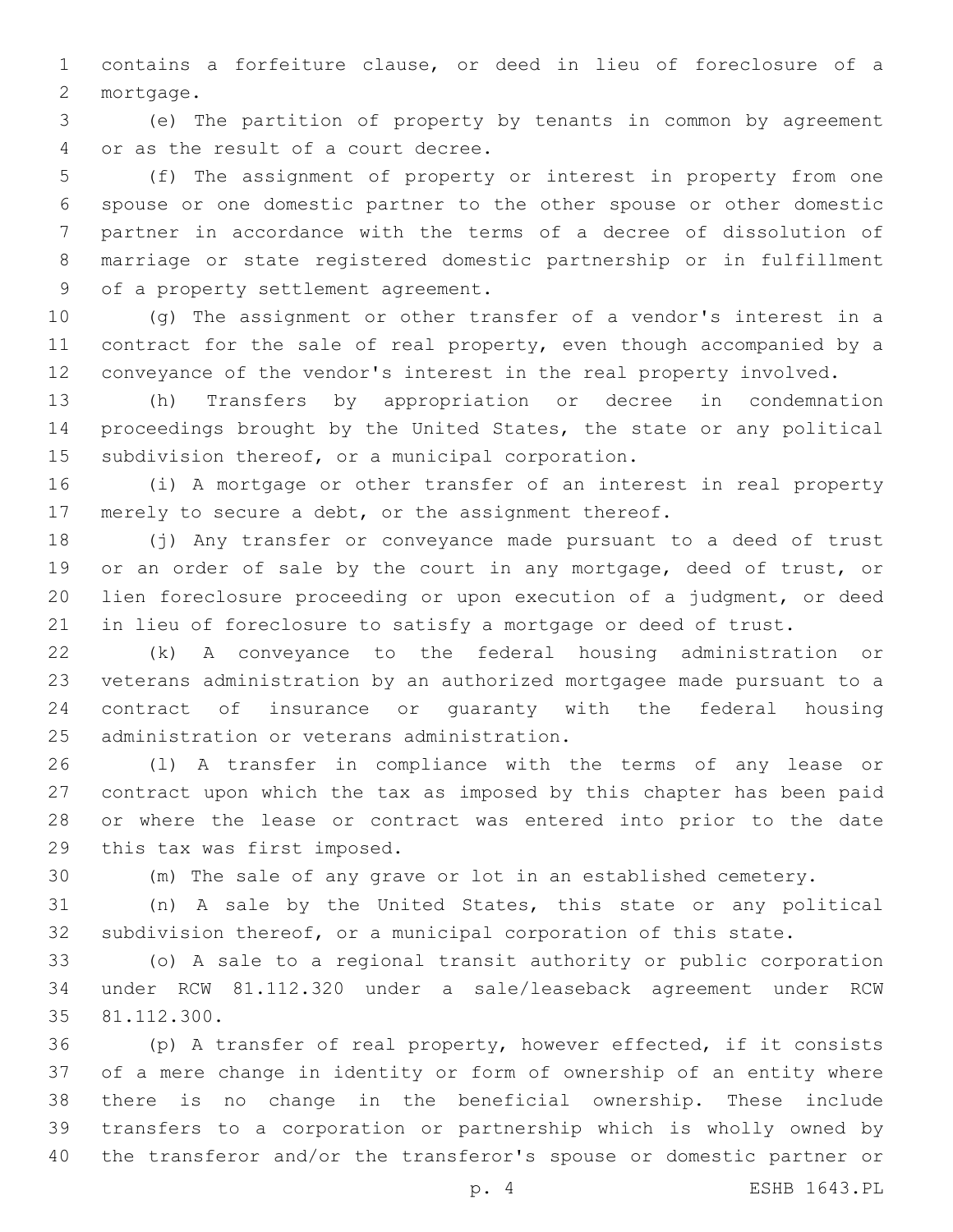children of the transferor or the transferor's spouse or domestic partner. However, if thereafter such transferee corporation or partnership voluntarily transfers such real property, or such transferor, spouse or domestic partner, or children of the transferor or the transferor's spouse or domestic partner voluntarily transfer stock in the transferee corporation or interest in the transferee partnership capital, as the case may be, to other than (i) the transferor and/or the transferor's spouse or domestic partner or children of the transferor or the transferor's spouse or domestic partner, (ii) a trust having the transferor and/or the transferor's spouse or domestic partner or children of the transferor or the transferor's spouse or domestic partner as the only beneficiaries at the time of the transfer to the trust, or (iii) a corporation or partnership wholly owned by the original transferor and/or the transferor's spouse or domestic partner or children of the transferor 16 or the transferor's spouse or domestic partner, within three years of the original transfer to which this exemption applies, and the tax on the subsequent transfer has not been paid within sixty days of becoming due, excise taxes become due and payable on the original 20 transfer as otherwise provided by law.

 (q)(i) A transfer that for federal income tax purposes does not involve the recognition of gain or loss for entity formation, liquidation or dissolution, and reorganization, including but not limited to nonrecognition of gain or loss because of application of 26 U.S.C. Sec. 332, 337, 351, 368(a)(1), 721, or 731 of the internal 26 revenue code of 1986, as amended.

 (ii) However, the transfer described in (q)(i) of this subsection cannot be preceded or followed within a thirty-six month period by another transfer or series of transfers, that, when combined with the otherwise exempt transfer or transfers described in (q)(i) of this subsection, results in the transfer of a controlling interest in the entity for valuable consideration, and in which one or more persons previously holding a controlling interest in the entity receive cash or property in exchange for any interest the person or persons acting in concert hold in the entity. This subsection (3)(q)(ii) does not apply to that part of the transfer involving property received that is the real property interest that the person or persons originally contributed to the entity or when one or more persons who did not contribute real property or belong to the entity at a time when real property was purchased receive cash or personal property in exchange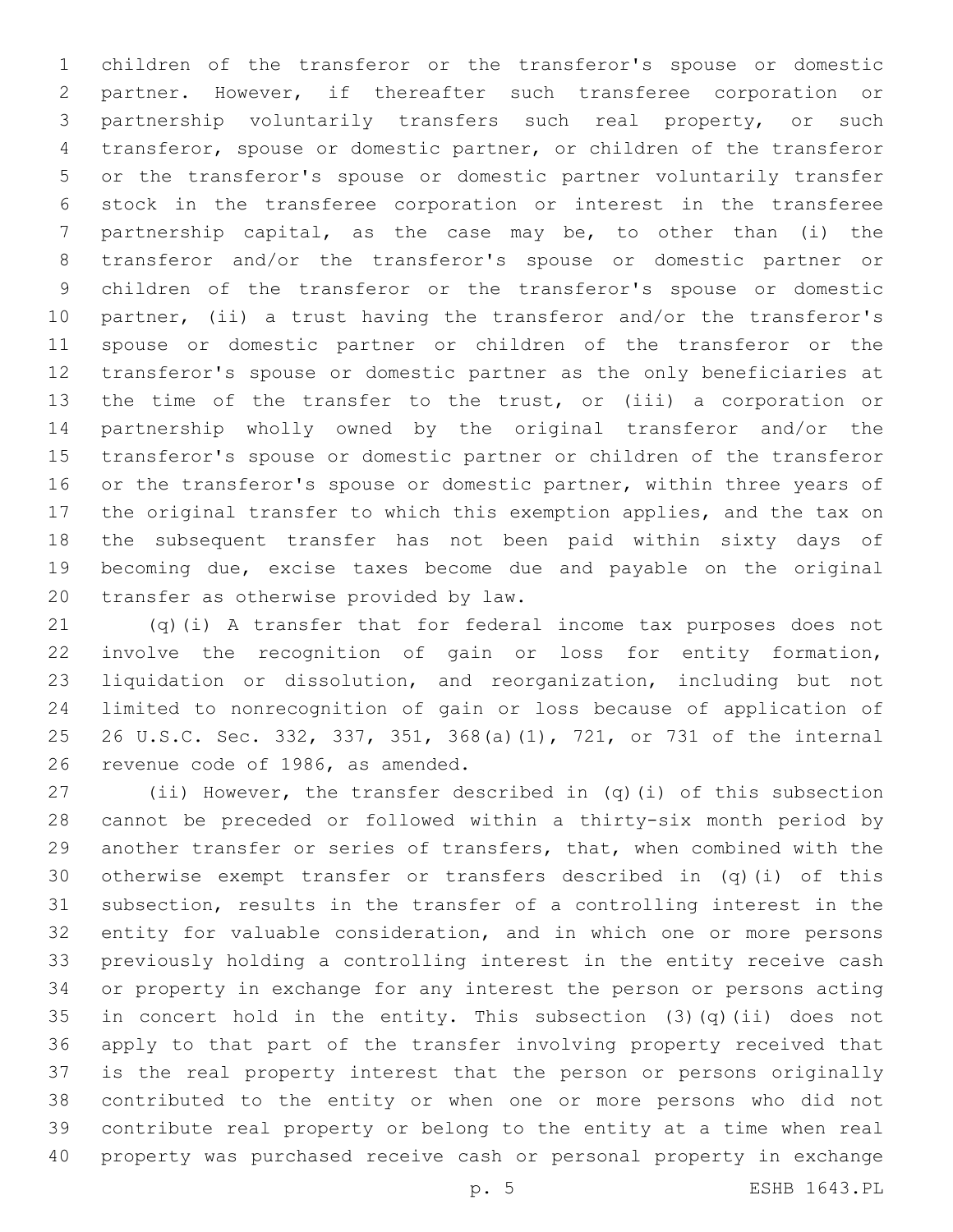for that person or persons' interest in the entity. The real estate excise tax under this subsection (3)(q)(ii) is imposed upon the person or persons who previously held a controlling interest in the 4 entity.

 (r) A qualified sale of a manufactured/mobile home community, as defined in RCW 59.20.030.6

 (s)(i) A transfer of a qualified low-income housing development or controlling interest in a qualified low-income housing development, unless, due to noncompliance with federal statutory requirements, the seller is subject to recapture, in whole or in part, of its allocated federal low-income housing tax credits within 12 the four years prior to the date of transfer.

 (ii) For purposes of this subsection (3)(s), "qualified low- income housing development" means real property and improvements in 15 respect to which the seller or, in the case of a transfer of a controlling interest, the owner or beneficial owner, was allocated federal low-income housing tax credits authorized under 26 U.S.C. Sec. 42 or successor statute, by the Washington state housing finance commission or successor state-authorized tax credit allocating 20 agency.

 (iii) This subsection (3)(s) does not apply to transfers of a qualified low-income housing development or controlling interest in a qualified low-income housing development occurring on or after July 24 1, 2035.

 (iv) The Washington state housing finance commission, in consultation with the department, must gather data on: (A) The fiscal savings, if any, accruing to transferees as a result of the exemption 28 provided in this subsection  $(3)(s)$ ;  $(B)$  the extent to which transferors of qualified low-income housing developments receive consideration, including any assumption of debt, as part of a 31 transfer subject to the exemption provided in this subsection (3)(s); and (C) the continued use of the property for low-income housing. The Washington state housing finance commission must provide this information to the joint legislative audit and review committee. The committee must conduct a review of the tax preference created under this subsection (3)(s) in calendar year 2033, as required under 37 chapter 43.136 RCW.

 (t)(i) A qualified transfer of residential property by a legal representative of a person with developmental disabilities to a qualified entity subject to the following conditions:

p. 6 ESHB 1643.PL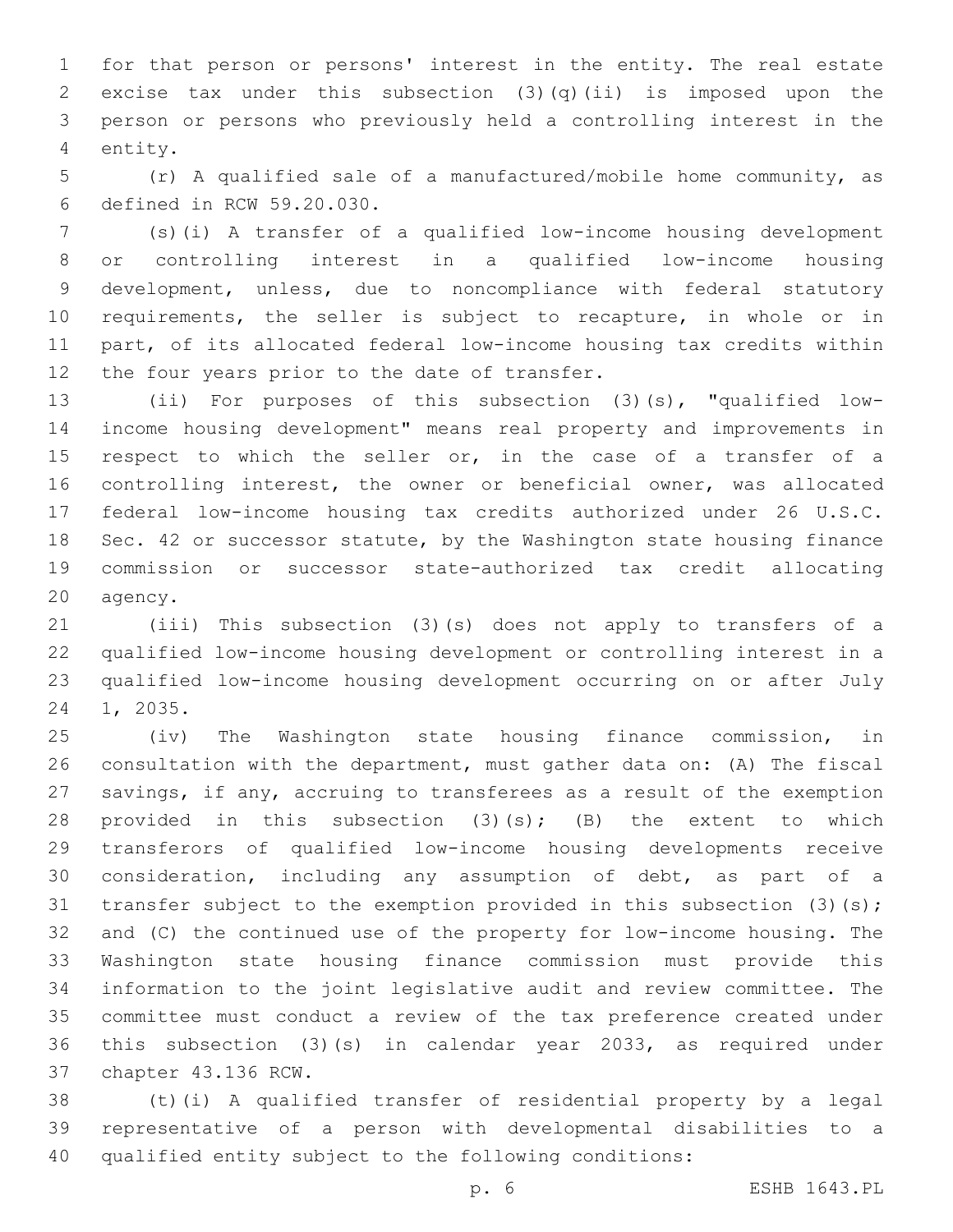(A) The adult child with developmental disabilities of the transferor of the residential property must be allowed to reside in the residence or successor property so long as the placement is safe and appropriate as determined by the department of social and health 5 services;

 (B) The title to the residential property is conveyed without the receipt of consideration by the legal representative of a person with 8 developmental disabilities to a qualified entity;

 (C) The residential property must have no more than four living 10 units located on it; and

 (D) The residential property transferred must remain in continued use for fifty years by the qualified entity as supported living for persons with developmental disabilities by the qualified entity or successor entity. If the qualified entity sells or otherwise conveys ownership of the residential property the proceeds of the sale or conveyance must be used to acquire similar residential property and such similar residential property must be considered the successor for continued use. The property will not be considered in continued use if the department of social and health services finds that the property has failed, after a reasonable time to remedy, to meet any health and safety statutory or regulatory requirements. If the department of social and health services determines that the property fails to meet the requirements for continued use, the department of social and health services must notify the department and the real estate excise tax based on the value of the property at the time of the transfer into use as residential property for persons with developmental disabilities becomes immediately due and payable by the qualified entity. The tax due is not subject to penalties, fees, or 29 interest under this title.

 (ii) For the purposes of this subsection (3)(t) the definitions 31 in RCW 71A.10.020 apply.

32 (iii) A "qualified entity" is:

 (A) A nonprofit organization under Title 26 U.S.C. Sec. 501(c)(3) of the federal internal revenue code of 1986, as amended, as of June 7, 2018, or a subsidiary under the same taxpayer identification number that provides residential supported living for persons with 37 developmental disabilities; or

 (B) A nonprofit adult family home, as defined in RCW 70.128.010, that exclusively serves persons with developmental disabilities.

p. 7 ESHB 1643.PL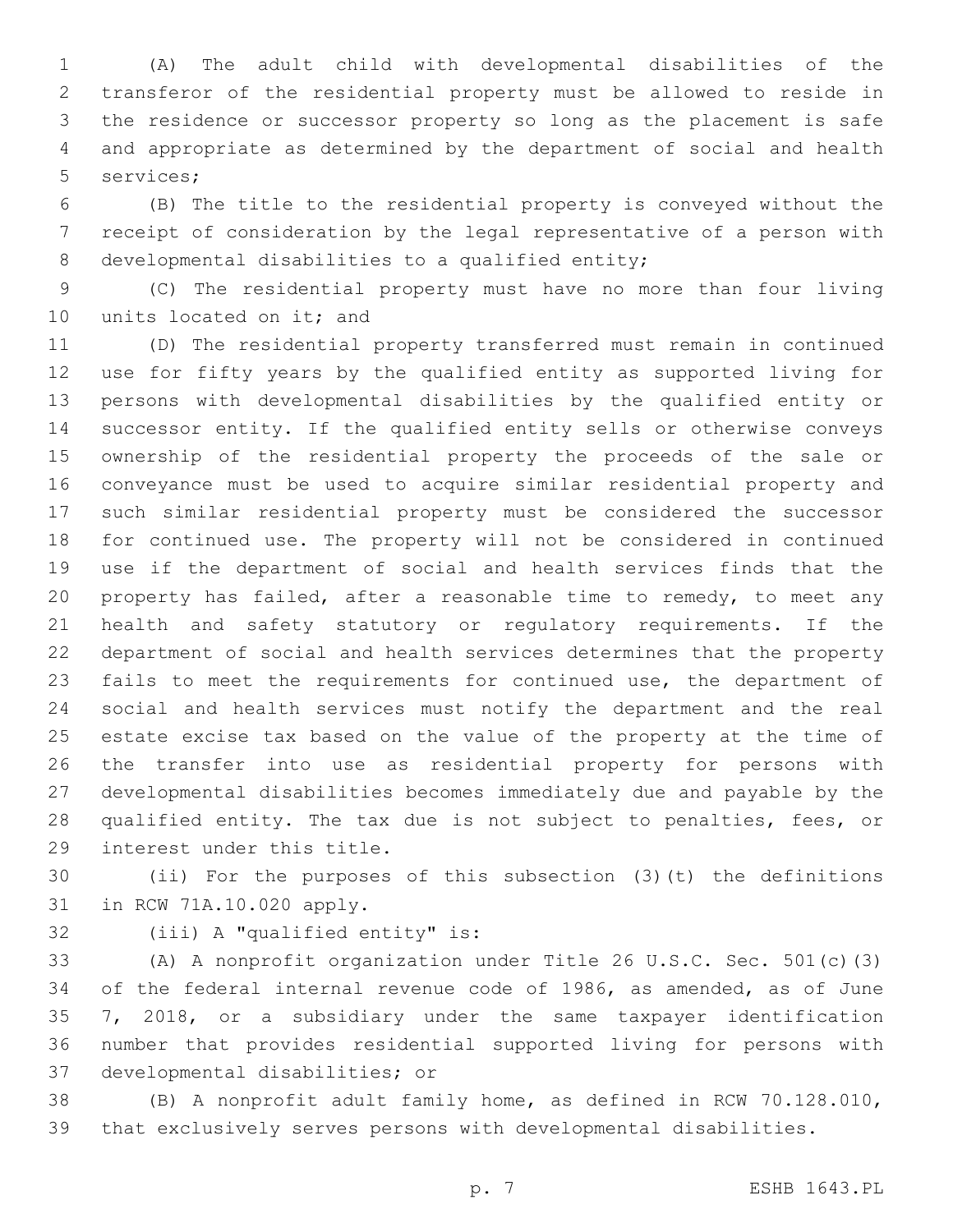(iv) In order to receive an exemption under this subsection (3)(t) an affidavit must be submitted by the transferor of the residential property and must include a copy of the transfer agreement and any other documentation as required by the department.

 (u)(i) The sale by an affordable homeownership facilitator of self-help housing to a low-income household. ((The definitions in section 2 of this act apply to this subsection.))

 (ii) The definitions in this subsection (3)(u) apply to this subsection (3)(u) unless the context clearly requires otherwise.

 (A) "Affordable homeownership facilitator" means a nonprofit community or neighborhood-based organization that is exempt from income tax under Title 26 U.S.C. Sec. 501(c) of the internal revenue code of 1986, as amended, as of October 1, 2019, and that is the 14 developer of self-help housing.

 (B) "Low-income" means household income as defined by the department, provided that the definition may not exceed eighty percent of median household income, adjusted for household size, for 18 the county in which the dwelling is located.

 (C) "Self-help housing" means dwelling residences provided for ownership by low-income individuals and families whose ownership requirement includes labor participation. "Self-help housing" does not include residential rental housing provided on a commercial basis 23 to the general public.

 (v)(i) A sale or transfer of real property to a qualifying 25 grantee that uses the property for housing for low-income persons and 26 receives or otherwise qualifies the property for an exemption from 27 real and personal property taxes under RCW 84.36.560, 84.36.049, 35.82.210, 35.21.755, or 84.36.010. For purposes of this subsection (3)(v), "qualifying grantee" means a nonprofit entity as defined in RCW 84.36.560, a nonprofit entity or qualified cooperative association as defined in RCW 84.36.049, a housing authority created under RCW 35.82.030 or 35.82.300, a public corporation established under RCW 35.21.660 or 35.21.730, or a county or municipal corporation. A qualifying grantee that is a county or municipal 35 corporation must record a covenant at the time of transfer that 36 prohibits using the property for any purpose other than for low- income housing for a period of at least 10 years. At a minimum, the covenant must address price restrictions and household income limits for the low-income housing. A qualifying grantee must comply with the requirements described in (v)(i)(A), (B), or (C) of this subsection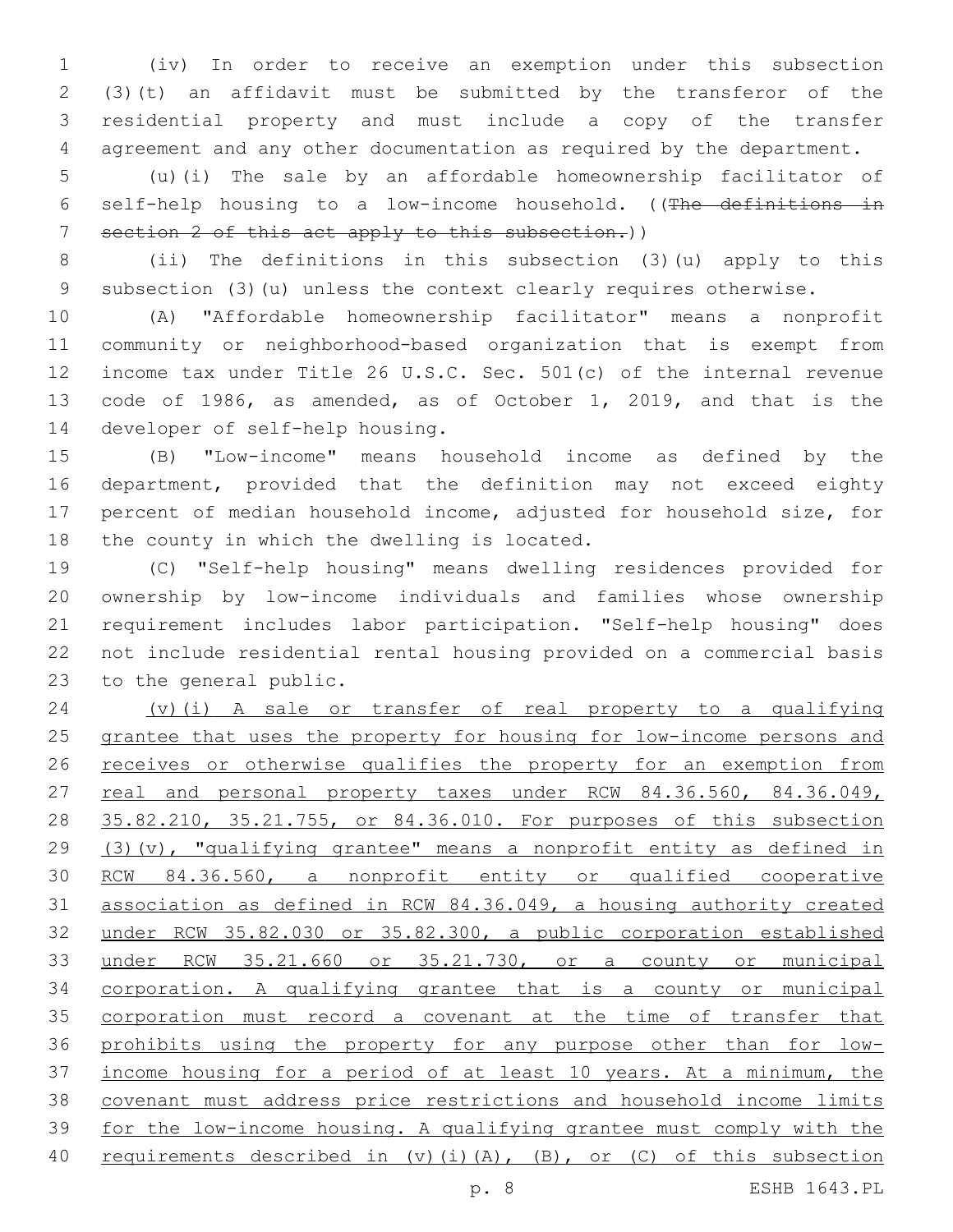and must also certify, by affidavit at the time of sale or transfer, 2 that it intends to comply with those requirements. (A) If the qualifying grantee intends to operate existing housing on the property, within one year of the sale or transfer: (I) The qualifying grantee must receive or qualify the property for a tax exemption under RCW 84.36.560, 84.36.049, 35.82.210, 35.21.755, or 84.36.010; and (II) The property must be used as housing for low-income persons. (B) If the qualifying grantee intends to develop new housing on the site, within five years of the sale or transfer: (I) The qualifying grantee must receive or qualify the property for a tax exemption under RCW 84.36.560, 84.36.049, 13 35.82.210, 35.21.755, or 84.36.010; and (II) The property must be used as housing for low-income persons. (C) If the qualifying grantee intends to substantially 16 rehabilitate the premises as defined in RCW 59.18.200, within three years: (I) The qualifying grantee must receive or qualify the property for a tax exemption under RCW 84.36.560, 84.36.049, 35.82.210, 35.21.755, or 84.36.010; and 21 (II) The property must be used as housing for low-income persons. (ii) If the qualifying grantee fails to satisfy the requirements 23 described in (v)(i)(A), (B), or (C) of this subsection, within the 24 timelines described in (v)(i)(A), (B), or (C) of this subsection, the qualifying grantee must pay the tax that would have otherwise been 26 due at the time of initial transfer, plus interest calculated from the date of initial transfer pursuant to RCW 82.32.050. (iii) If a qualifying grantee transfers the property to a different qualifying grantee within the original timelines described 30 in (v)(i)(A), (B), or (C) of this subsection, neither the original qualifying grantee nor the new qualifying grantee is required to pay the tax, so long as the new qualifying grantee satisfies the 33 requirements as described in (v)(i)(A), (B), or (C) of this subsection within the exemption period of the initial transfer. If the new qualifying grantee fails to satisfy the requirements 36 described in  $(v)$  (i)(A), (B), or (C) of this subsection, only the new qualifying grantee is liable for the payment of taxes required by (v)(ii) of this subsection. There is no limit on the number of transfers between qualifying grantees within the original timelines.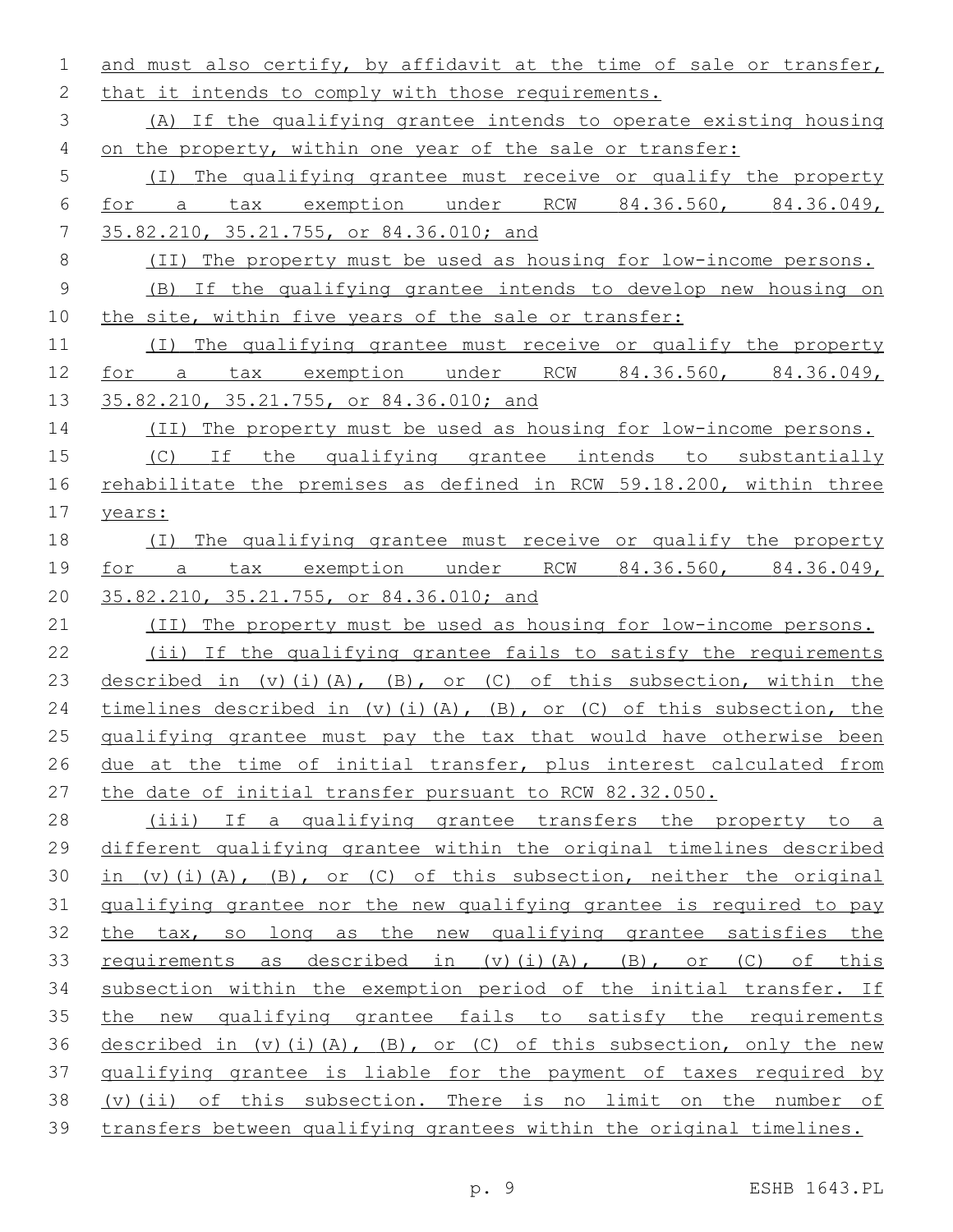(iv) Each affidavit must be filed with the department upon 2 completion of the sale or transfer of property, including transfers from a qualifying grantee to a different qualifying grantee. The qualifying grantee must provide proof to the department as required 5 by the department once the requirements as described in  $(v)$  (i)(A), (B), or (C) of this subsection have been satisfied.

 (v) For the purposes of this subsection (3)(v), "low-income" has the same meaning as in (u) of this subsection.

 **Sec. 4.** RCW 82.45.010 and 2019 c 424 s 3 are each amended to 10 read as follows:

 (1) As used in this chapter, the term "sale" has its ordinary meaning and includes any conveyance, grant, assignment, quitclaim, or 13 transfer of the ownership of or title to real property, including standing timber, or any estate or interest therein for a valuable 15 consideration, and any contract for such conveyance, grant, assignment, quitclaim, or transfer, and any lease with an option to 17 purchase real property, including standing timber, or any estate or interest therein or other contract under which possession of the property is given to the purchaser, or any other person at the purchaser's direction, and title to the property is retained by the vendor as security for the payment of the purchase price. The term also includes the grant, assignment, quitclaim, sale, or transfer of 23 improvements constructed upon leased land.

 (2)(a) The term "sale" also includes the transfer or acquisition within any thirty-six month period of a controlling interest in any entity with an interest in real property located in this state for a 27 valuable consideration.

 (b) For the sole purpose of determining whether, pursuant to the exercise of an option, a controlling interest was transferred or acquired within a thirty-six month period, the date that the option agreement was executed is the date on which the transfer or acquisition of the controlling interest is deemed to occur. For all other purposes under this chapter, the date upon which the option is exercised is the date of the transfer or acquisition of the 35 controlling interest.

 (c) For purposes of this subsection, all acquisitions of persons acting in concert must be aggregated for purposes of determining whether a transfer or acquisition of a controlling interest has taken place. The department must adopt standards by rule to determine when

p. 10 ESHB 1643.PL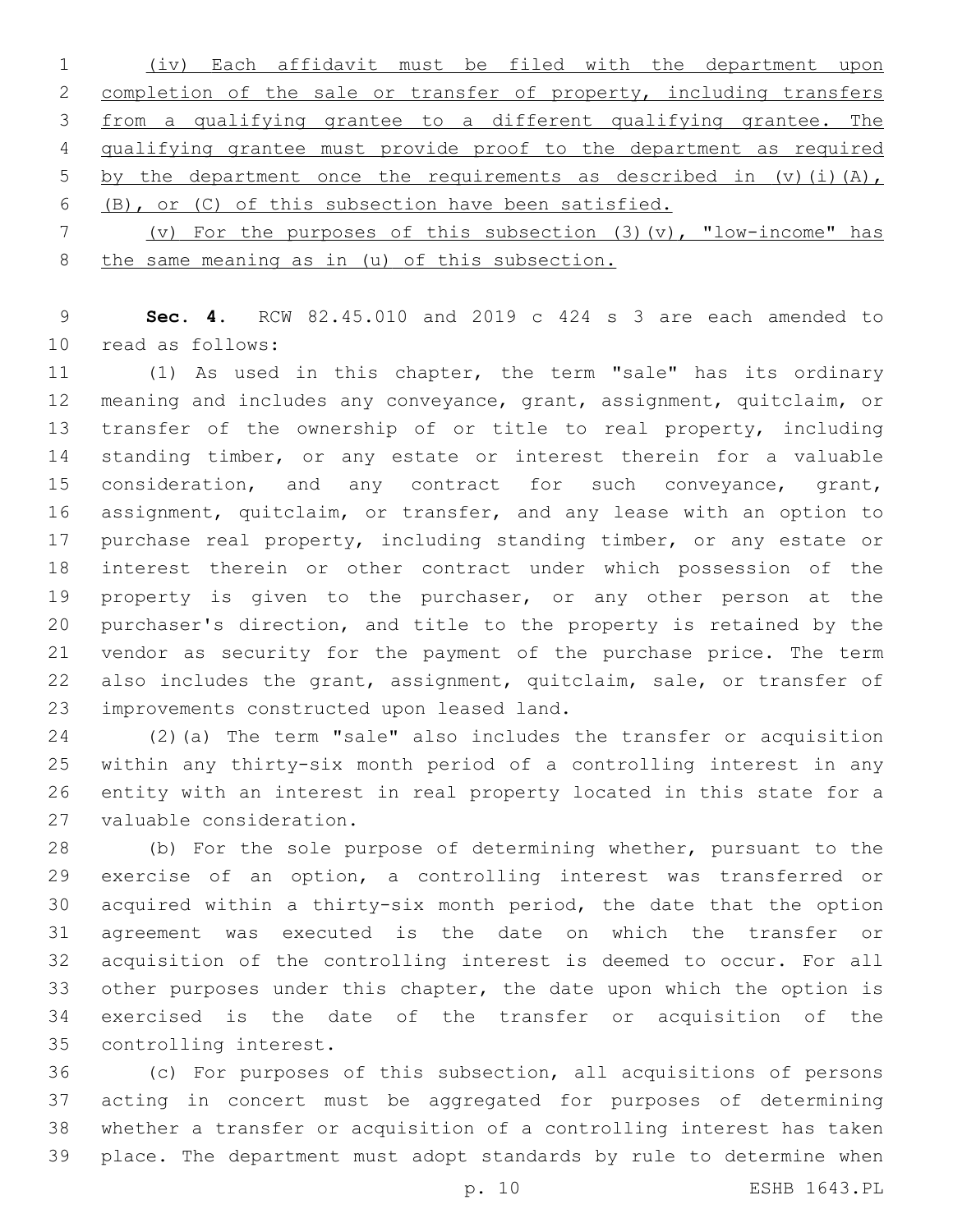persons are acting in concert. In adopting a rule for this purpose, 2 the department must consider the following:

 (i) Persons must be treated as acting in concert when they have a relationship with each other such that one person influences or controls the actions of another through common ownership; and

 (ii) When persons are not commonly owned or controlled, they must be treated as acting in concert only when the unity with which the purchasers have negotiated and will consummate the transfer of ownership interests supports a finding that they are acting as a single entity. If the acquisitions are completely independent, with each purchaser buying without regard to the identity of the other purchasers, then the acquisitions are considered separate 13 acquisitions.

14 (3) The term "sale" does not include:

(a) A transfer by gift, devise, or inheritance.

 (b) A transfer by transfer on death deed, to the extent that it is not in satisfaction of a contractual obligation of the decedent 18 owed to the recipient of the property.

 (c) A transfer of any leasehold interest other than of the type 20 mentioned above.

 (d) A cancellation or forfeiture of a vendee's interest in a contract for the sale of real property, whether or not such contract contains a forfeiture clause, or deed in lieu of foreclosure of a 24 mortgage.

 (e) The partition of property by tenants in common by agreement 26 or as the result of a court decree.

 (f) The assignment of property or interest in property from one spouse or one domestic partner to the other spouse or other domestic partner in accordance with the terms of a decree of dissolution of marriage or state registered domestic partnership or in fulfillment 31 of a property settlement agreement.

 (g) The assignment or other transfer of a vendor's interest in a contract for the sale of real property, even though accompanied by a conveyance of the vendor's interest in the real property involved.

 (h) Transfers by appropriation or decree in condemnation proceedings brought by the United States, the state or any political 37 subdivision thereof, or a municipal corporation.

 (i) A mortgage or other transfer of an interest in real property merely to secure a debt, or the assignment thereof.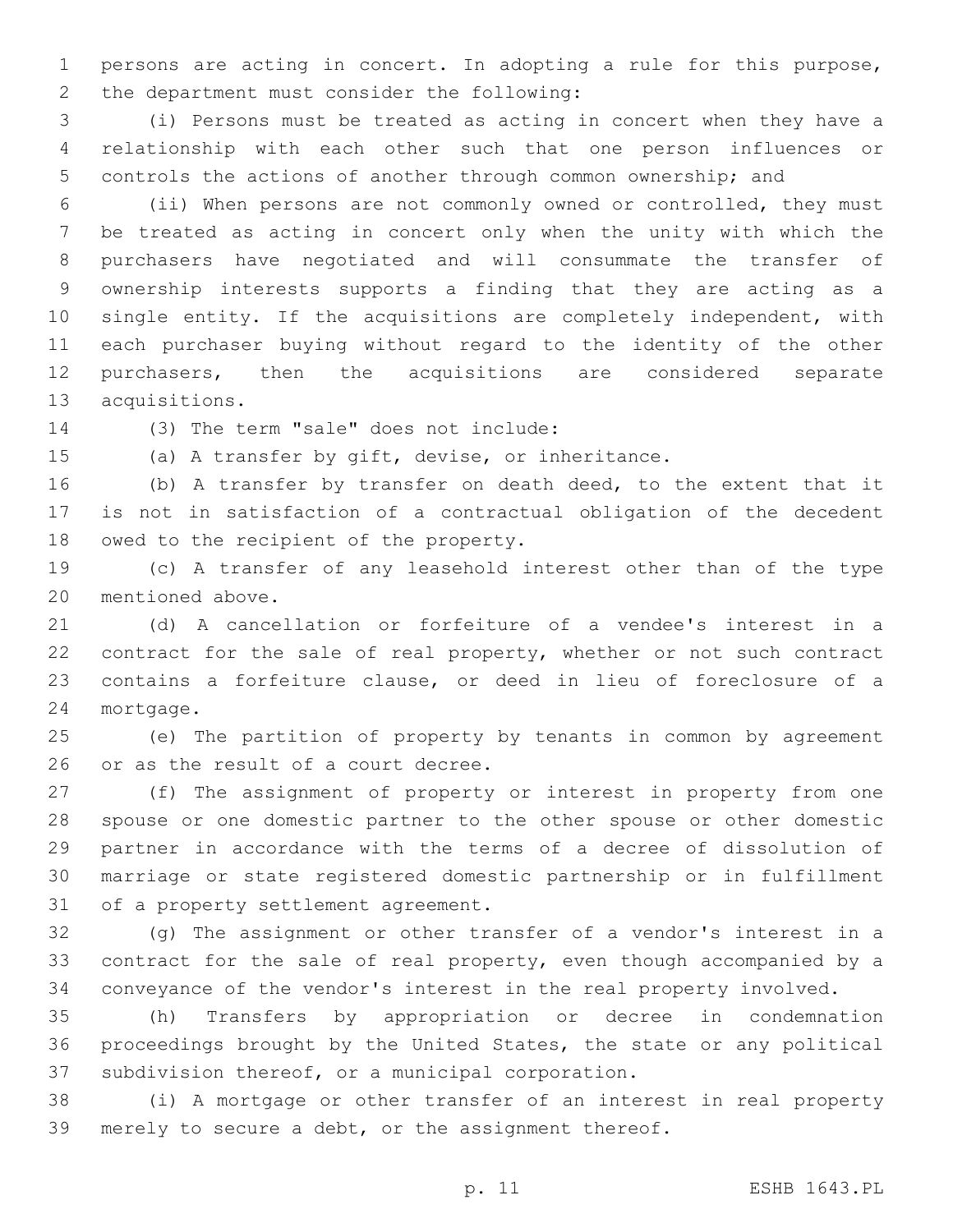(j) Any transfer or conveyance made pursuant to a deed of trust or an order of sale by the court in any mortgage, deed of trust, or lien foreclosure proceeding or upon execution of a judgment, or deed in lieu of foreclosure to satisfy a mortgage or deed of trust.

 (k) A conveyance to the federal housing administration or veterans administration by an authorized mortgagee made pursuant to a contract of insurance or guaranty with the federal housing 8 administration or veterans administration.

 (l) A transfer in compliance with the terms of any lease or contract upon which the tax as imposed by this chapter has been paid or where the lease or contract was entered into prior to the date 12 this tax was first imposed.

(m) The sale of any grave or lot in an established cemetery.

 (n) A sale by the United States, this state or any political subdivision thereof, or a municipal corporation of this state.

 (o) A sale to a regional transit authority or public corporation under RCW 81.112.320 under a sale/leaseback agreement under RCW 18 81.112.300.

 (p) A transfer of real property, however effected, if it consists of a mere change in identity or form of ownership of an entity where there is no change in the beneficial ownership. These include transfers to a corporation or partnership which is wholly owned by the transferor and/or the transferor's spouse or domestic partner or children of the transferor or the transferor's spouse or domestic partner. However, if thereafter such transferee corporation or 26 partnership voluntarily transfers such real property, or such transferor, spouse or domestic partner, or children of the transferor or the transferor's spouse or domestic partner voluntarily transfer stock in the transferee corporation or interest in the transferee partnership capital, as the case may be, to other than (i) the transferor and/or the transferor's spouse or domestic partner or children of the transferor or the transferor's spouse or domestic partner, (ii) a trust having the transferor and/or the transferor's spouse or domestic partner or children of the transferor or the transferor's spouse or domestic partner as the only beneficiaries at the time of the transfer to the trust, or (iii) a corporation or partnership wholly owned by the original transferor and/or the transferor's spouse or domestic partner or children of the transferor 39 or the transferor's spouse or domestic partner, within three years of the original transfer to which this exemption applies, and the tax on

p. 12 ESHB 1643.PL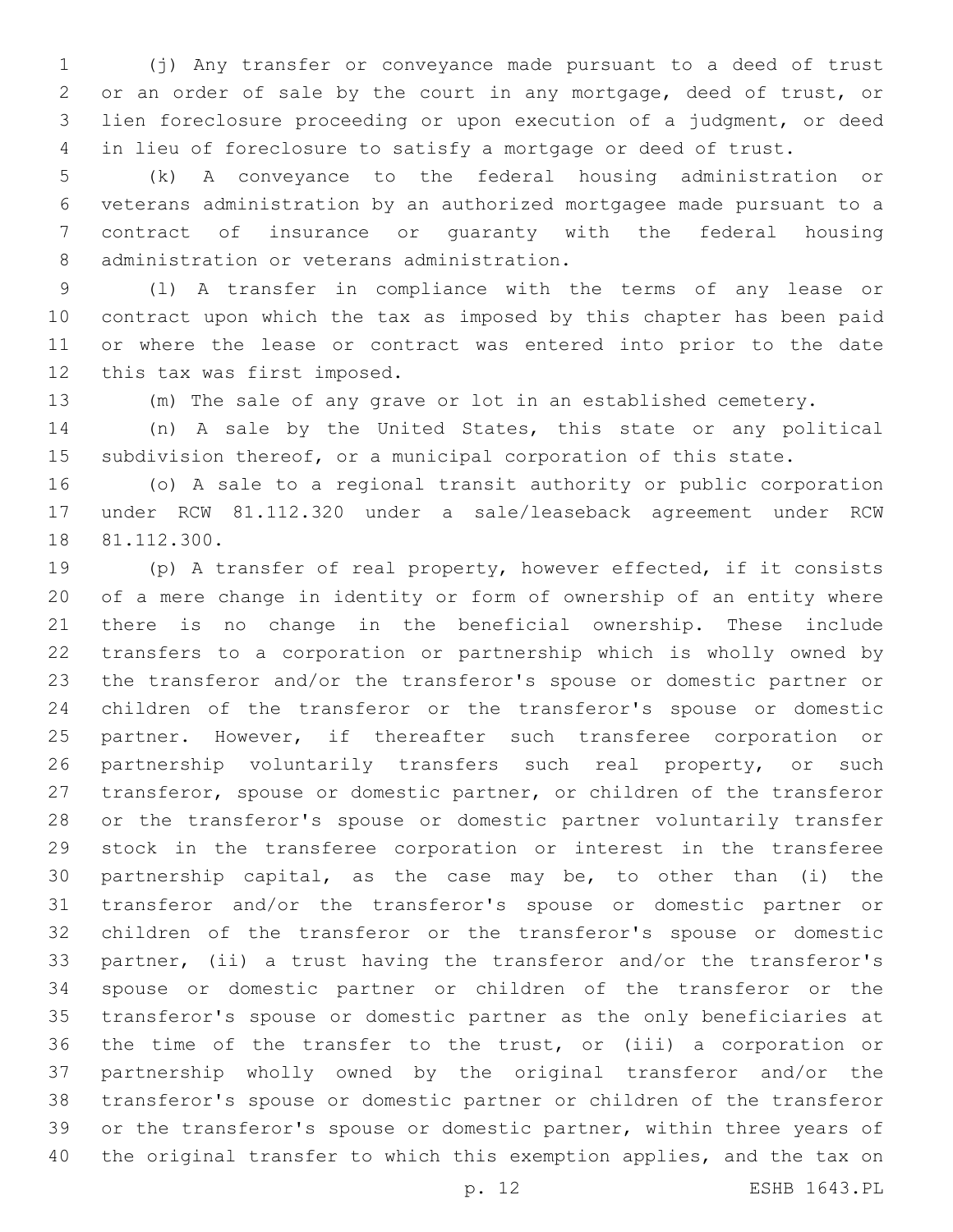the subsequent transfer has not been paid within sixty days of becoming due, excise taxes become due and payable on the original 3 transfer as otherwise provided by law.

 (q)(i) A transfer that for federal income tax purposes does not involve the recognition of gain or loss for entity formation, liquidation or dissolution, and reorganization, including but not limited to nonrecognition of gain or loss because of application of 26 U.S.C. Sec. 332, 337, 351, 368(a)(1), 721, or 731 of the internal 9 revenue code of 1986, as amended.

 (ii) However, the transfer described in (q)(i) of this subsection cannot be preceded or followed within a thirty-six month period by another transfer or series of transfers, that, when combined with the otherwise exempt transfer or transfers described in (q)(i) of this subsection, results in the transfer of a controlling interest in the entity for valuable consideration, and in which one or more persons previously holding a controlling interest in the entity receive cash or property in exchange for any interest the person or persons acting in concert hold in the entity. This subsection (3)(q)(ii) does not apply to that part of the transfer involving property received that is the real property interest that the person or persons originally contributed to the entity or when one or more persons who did not contribute real property or belong to the entity at a time when real property was purchased receive cash or personal property in exchange for that person or persons' interest in the entity. The real estate 25 excise tax under this subsection  $(3)(q)(ii)$  is imposed upon the person or persons who previously held a controlling interest in the 27 entity.

 (r) A qualified sale of a manufactured/mobile home community, as defined in RCW 59.20.030, that takes place on or after June 12, 2008, 30 but before December 31, 2018.

 (s)(i) A transfer of a qualified low-income housing development or controlling interest in a qualified low-income housing development, unless, due to noncompliance with federal statutory requirements, the seller is subject to recapture, in whole or in part, of its allocated federal low-income housing tax credits within 36 the four years prior to the date of transfer.

 (ii) For purposes of this subsection (3)(s), "qualified low- income housing development" means real property and improvements in respect to which the seller or, in the case of a transfer of a controlling interest, the owner or beneficial owner, was allocated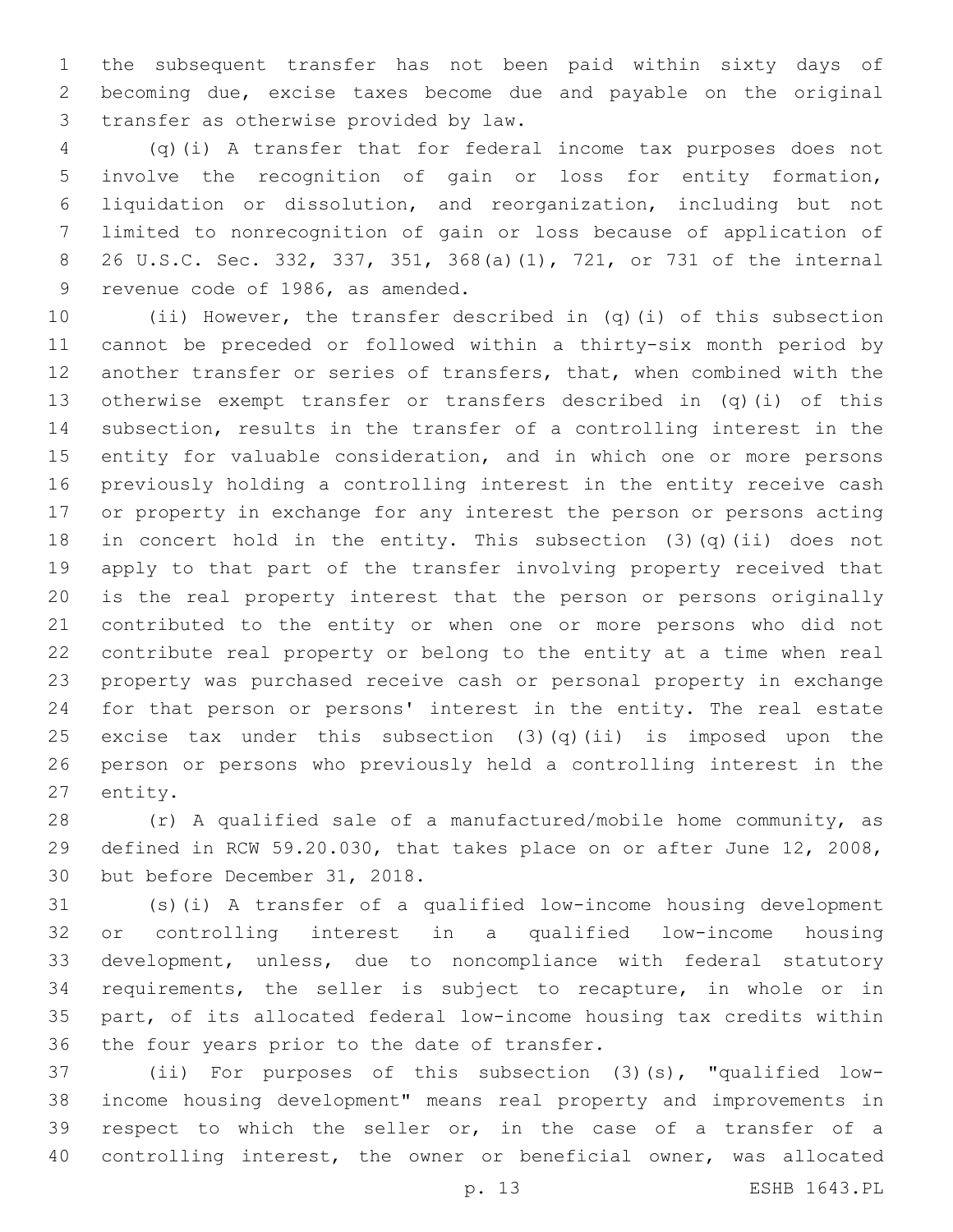federal low-income housing tax credits authorized under 26 U.S.C. Sec. 42 or successor statute, by the Washington state housing finance commission or successor state-authorized tax credit allocating 4 agency.

 (iii) This subsection (3)(s) does not apply to transfers of a qualified low-income housing development or controlling interest in a qualified low-income housing development occurring on or after July 8 1, 2035.

 (iv) The Washington state housing finance commission, in consultation with the department, must gather data on: (A) The fiscal savings, if any, accruing to transferees as a result of the exemption 12 provided in this subsection (3)(s); (B) the extent to which transferors of qualified low-income housing developments receive consideration, including any assumption of debt, as part of a 15 transfer subject to the exemption provided in this subsection (3)(s); and (C) the continued use of the property for low-income housing. The Washington state housing finance commission must provide this information to the joint legislative audit and review committee. The committee must conduct a review of the tax preference created under this subsection (3)(s) in calendar year 2033, as required under 21 chapter 43.136 RCW.

 (t)(i) A qualified transfer of residential property by a legal representative of a person with developmental disabilities to a qualified entity subject to the following conditions:

 (A) The adult child with developmental disabilities of the transferor of the residential property must be allowed to reside in the residence or successor property so long as the placement is safe and appropriate as determined by the department of social and health 29 services;

 (B) The title to the residential property is conveyed without the receipt of consideration by the legal representative of a person with 32 developmental disabilities to a qualified entity;

 (C) The residential property must have no more than four living 34 units located on it; and

 (D) The residential property transferred must remain in continued use for fifty years by the qualified entity as supported living for persons with developmental disabilities by the qualified entity or successor entity. If the qualified entity sells or otherwise conveys ownership of the residential property the proceeds of the sale or conveyance must be used to acquire similar residential property and

p. 14 ESHB 1643.PL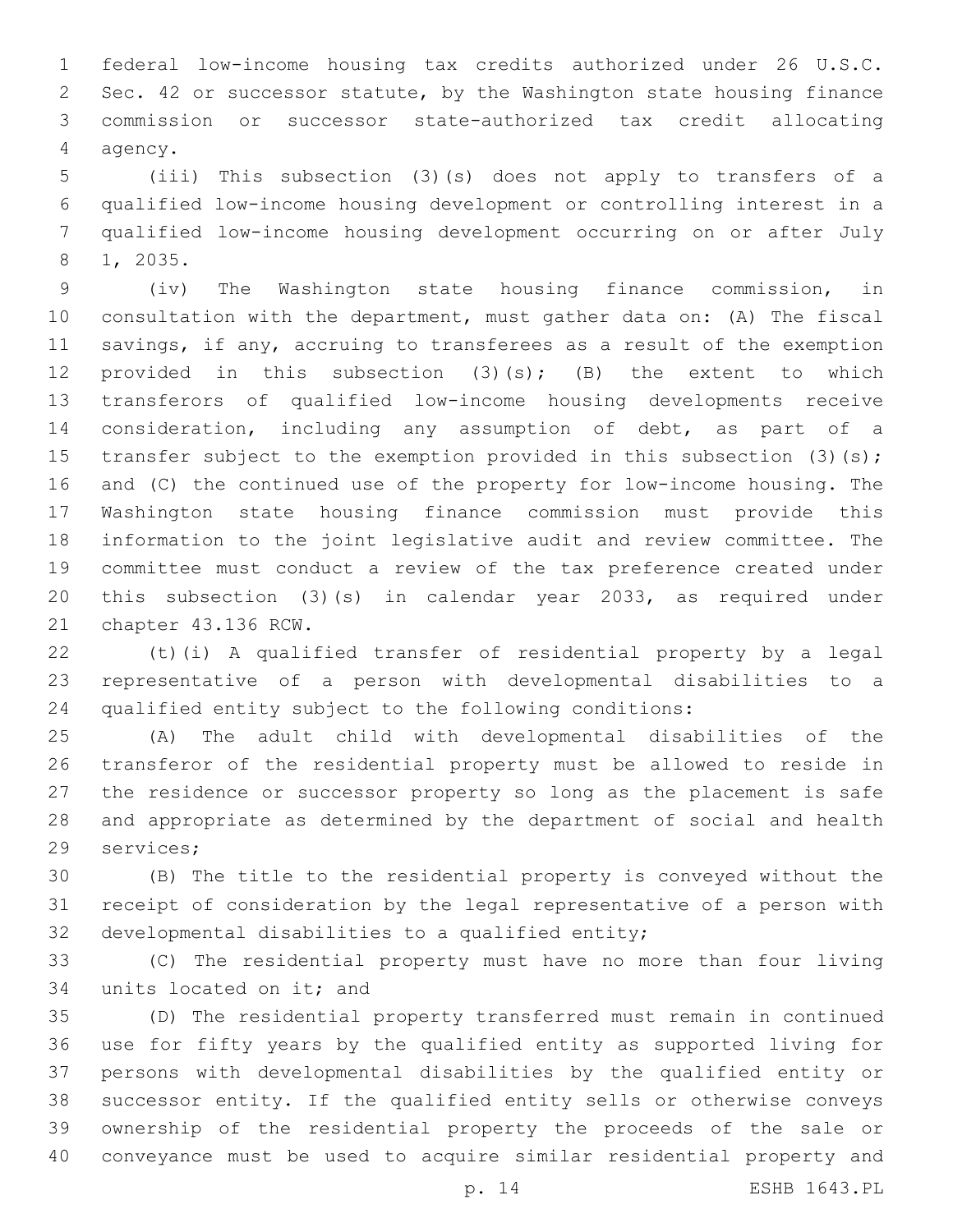such similar residential property must be considered the successor for continued use. The property will not be considered in continued use if the department of social and health services finds that the property has failed, after a reasonable time to remedy, to meet any health and safety statutory or regulatory requirements. If the department of social and health services determines that the property fails to meet the requirements for continued use, the department of social and health services must notify the department and the real estate excise tax based on the value of the property at the time of the transfer into use as residential property for persons with developmental disabilities becomes immediately due and payable by the qualified entity. The tax due is not subject to penalties, fees, or 13 interest under this title.

 (ii) For the purposes of this subsection (3)(t) the definitions 15 in RCW 71A.10.020 apply.

16 (iii) A "qualified entity" is:

 (A) A nonprofit organization under Title 26 U.S.C. Sec. 501(c)(3) of the federal internal revenue code of 1986, as amended, as of June 7, 2018, or a subsidiary under the same taxpayer identification number that provides residential supported living for persons with 21 developmental disabilities; or

 (B) A nonprofit adult family home, as defined in RCW 70.128.010, that exclusively serves persons with developmental disabilities.

 (iv) In order to receive an exemption under this subsection (3)(t) an affidavit must be submitted by the transferor of the residential property and must include a copy of the transfer agreement and any other documentation as required by the department.

 (u)(i) A sale or transfer of real property to a qualifying grantee that uses the property for housing for low-income persons and 30 receives or otherwise qualifies the property for an exemption from 31 real and personal property taxes under RCW 84.36.560, 84.36.049, 35.82.210, 35.21.755, or 84.36.010. For purposes of this subsection (3)(u), "qualifying grantee" means a nonprofit entity as defined in RCW 84.36.560, a nonprofit entity or qualified cooperative association as defined in RCW 84.36.049, a housing authority created under RCW 35.82.030 or 35.82.300, a public corporation established under RCW 35.21.660 or 35.21.730, or a county or municipal corporation. A qualifying grantee that is a county or municipal corporation must record a covenant at the time of transfer that prohibits using the property for any purpose other than for low-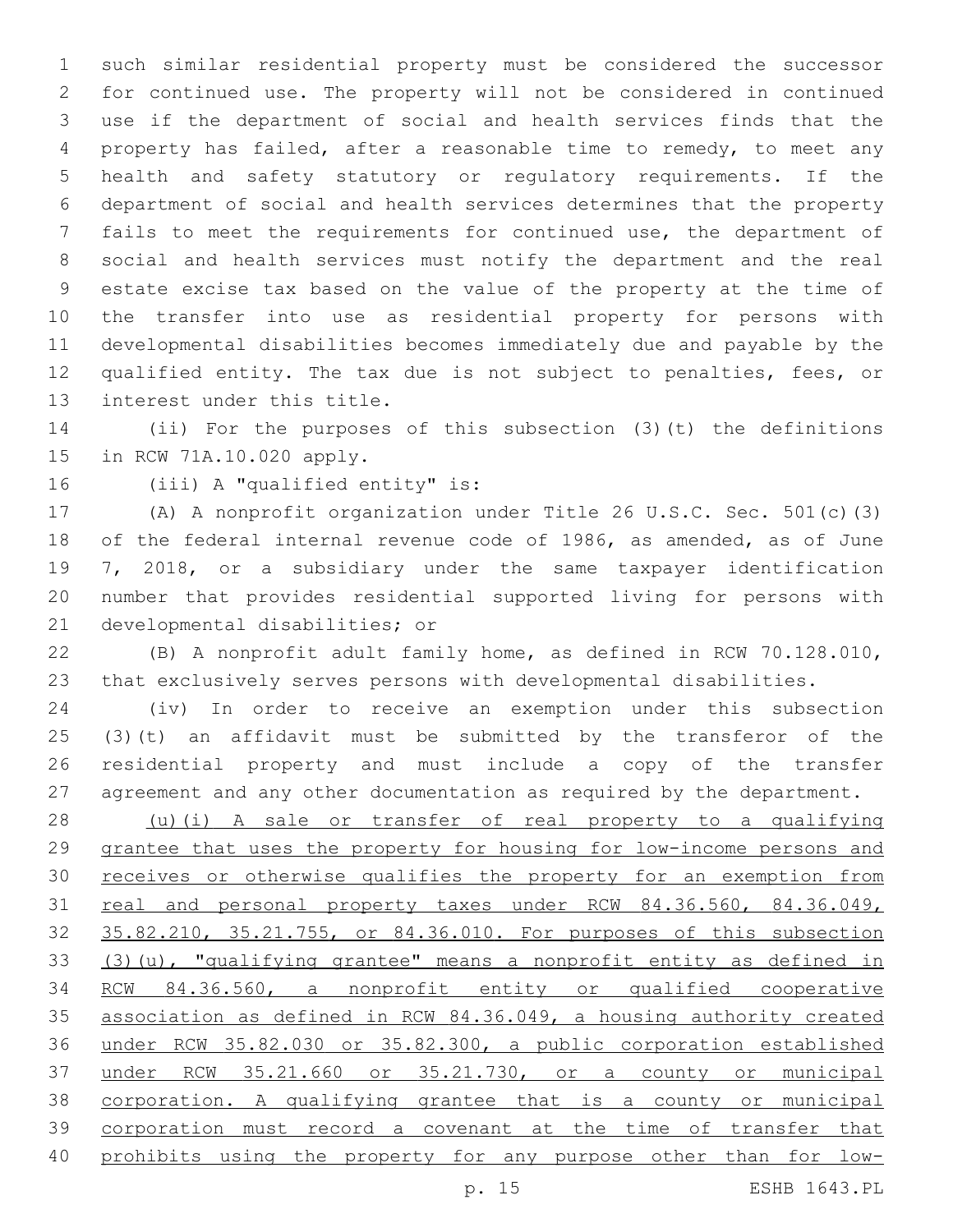| 1           | income housing for a period of at least 10 years. At a minimum, the   |
|-------------|-----------------------------------------------------------------------|
| 2           | covenant must address price restrictions and household income limits  |
| 3           | for the low-income housing. A qualifying grantee must comply with the |
| 4           | requirements described in (u)(i)(A), (B), or (C) of this subsection   |
| 5           | and must also certify, by affidavit at the time of sale or transfer,  |
| 6           | that it intends to comply with those requirements.                    |
| 7           | (A) If the qualifying grantee intends to operate existing housing     |
| 8           | on the property, within one year of the sale or transfer:             |
| $\mathsf 9$ | (I) The qualifying grantee must receive or qualify the property       |
| 10          | for a tax exemption under RCW 84.36.560, 84.36.049,                   |
| 11          | 35.82.210, 35.21.755, or 84.36.010; and                               |
| 12          | (II) The property must be used as housing for low-income persons.     |
| 13          | (B) If the qualifying grantee intends to develop new housing on       |
| 14          | the site, within five years of the sale or transfer:                  |
| 15          | (I) The qualifying grantee must receive or qualify the property       |
| 16          | for a tax exemption under RCW 84.36.560, 84.36.049,                   |
| 17          | 35.82.210, 35.21.755, or 84.36.010; and                               |
| 18          | (II) The property must be used as housing for low-income persons.     |
| 19          | (C) If the qualifying grantee intends to substantially                |
| 20          | rehabilitate the premises as defined in RCW 59.18.200, within three   |
| 21          | years:                                                                |
| 22          | (I) The qualifying grantee must receive or qualify the property       |
| 23          | for a tax exemption under RCW 84.36.560, 84.36.049,                   |
| 24          | 35.82.210, 35.21.755, or 84.36.010; and                               |
| 25          | (II) The property must be used as housing for low-income persons.     |
| 26          | (ii) If the qualifying grantee fails to satisfy the requirements      |
| 27          | described in (u)(i)(A), (B), or (C) of this subsection, within the    |
| 28          | timelines described in (u)(i)(A), (B), or (C) of this subsection, the |
| 29          | qualifying grantee must pay the tax that would have otherwise been    |
| 30          | due at the time of initial transfer, plus interest calculated from    |
| 31          | the date of initial transfer pursuant to RCW 82.32.050.               |
| 32          | (iii) If a qualifying grantee transfers the property to a             |
| 33          | different qualifying grantee within the original timelines described  |
| 34          | in (u)(i)(A), $(B)$ , or (C) of this subsection, neither the original |
| 35          |                                                                       |
| 36          | qualifying grantee nor the new qualifying grantee is required to pay  |
|             | the tax, so long as the new qualifying grantee satisfies the          |
| 37          | requirements as described in (u)(i)(A), (B), or (C) of this           |
| 38          | subsection within the exemption period of the initial transfer. If    |
| 39          | the new qualifying grantee fails to satisfy the requirements          |

p. 16 ESHB 1643.PL